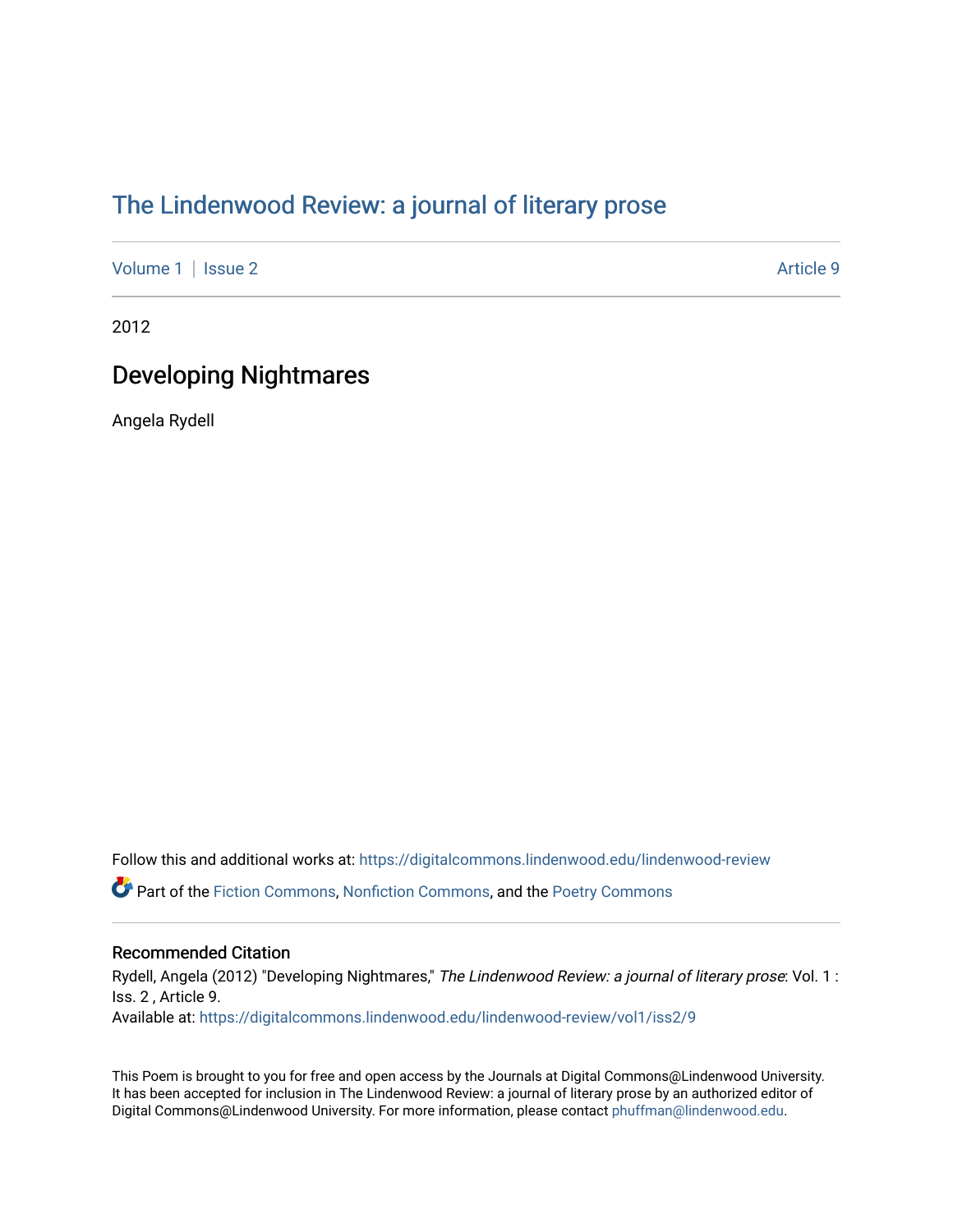## **Developing Nightmares**

after Arthur Tress's photos: *Boy with Root Hands, Riverside Drive Park; Hockey Player, New York; Hooded Figure with Child, Central Park*

What if a nightmare flaunted your fear in a square on a wall where you're caught, out of your mind, wide-eyed, boxed in tight in black and white, living it? Because a photographer whispered, *tell me your worst one*,

and developed your brain along with the scene, rinsed, with chemicals, in pitch black, you at eight, part boy, part tree, planted hard in pavement, your hands the unplugged wires of roots raw and upended, groundless and grayscale. Wasn't it just a dream confused about how to grow? Until the photographer

woke you, pulled you into night one morning, lured you with props, a promise of exposure, along with other boys who gave in to having their bodies softened with powder and faces touched with rouge. Then he shot you in your nightmares, each arranged, posed one by one, forever for all to see, loosened from imagination's privacy. *Don't move*.

A light flashes, the camera snaps, your fear blackens into reality, where a part of you remains stiff in frame and wide awake, now collected alongside the captured confessions of another boy, then another:

a young goalie crouched in city streets, body busy with deflective armor, his other face a skeletal matrix as if, in a fit of fear, its flesh withdrew beneath the bones for protection, left him locked in a hard exterior of defense, frozen